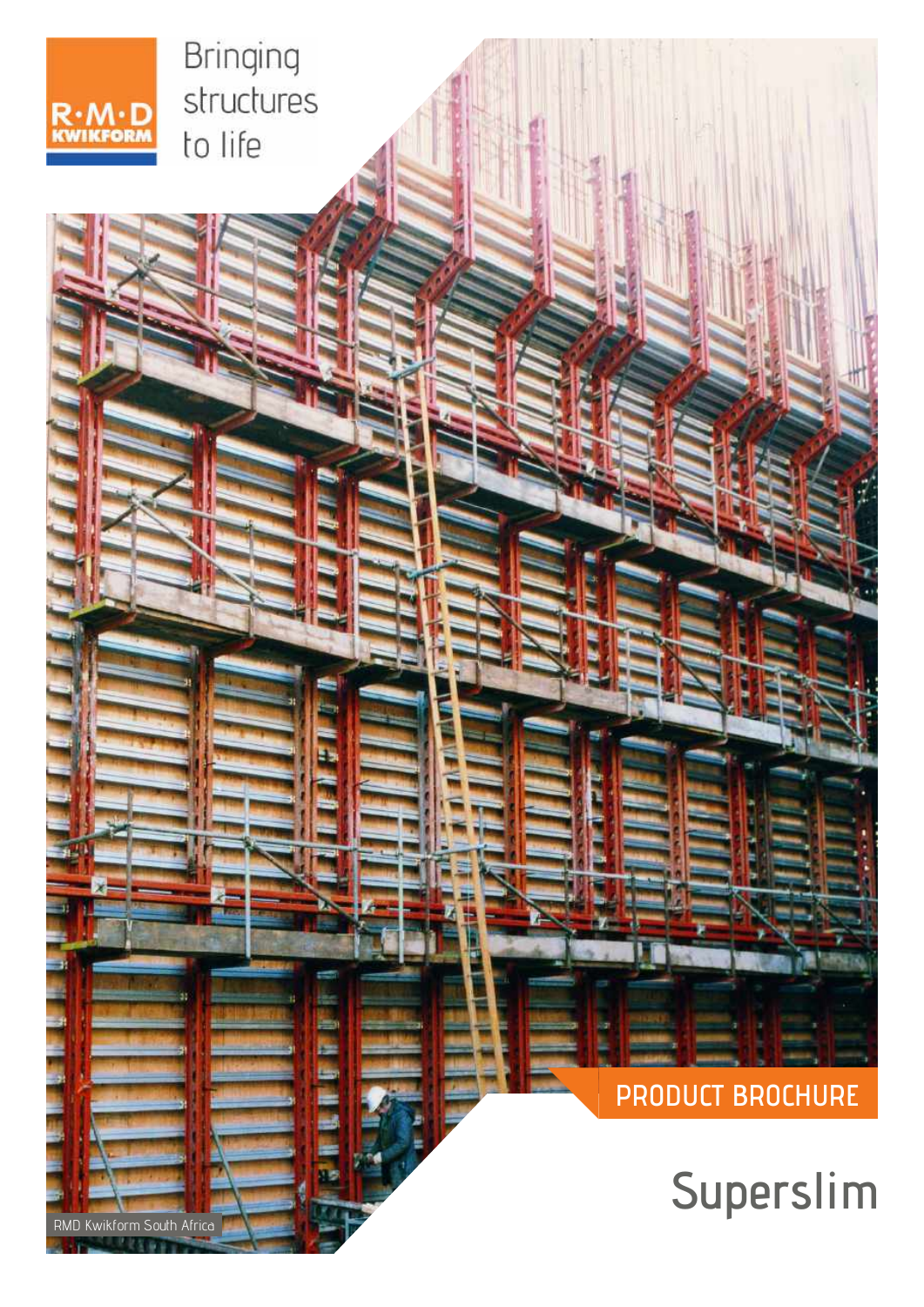

# Product Overview

The Superslim soldier is the definitive formwork primary beam. Robust and easily assembled into beams of almost any length, the Superslim soldier can be used in numerous temporary works applications.

## **Faster**

- Standard fixtures and clamps ensure optimum on-site efficiency
- Formwork ties and other components can be fixed almost anywhere along the Superslim Soldier's length allowing for best on-site productivity and optimum scheme design
- Robust to cope with the demands of frequent re-use providing easy assembly and consistency for optimum fabrication on-site

## **Safer**

- Manufactured from high yield steel to provide maximum load capacity
- $\blacksquare$  Proven performance time after time

## **Easier**

- Compatible with all other RMD Kwikform product ranges making it extremely versatile
- Huge range of standard accessories provide the versatility to tackle an almost limitless range of applications



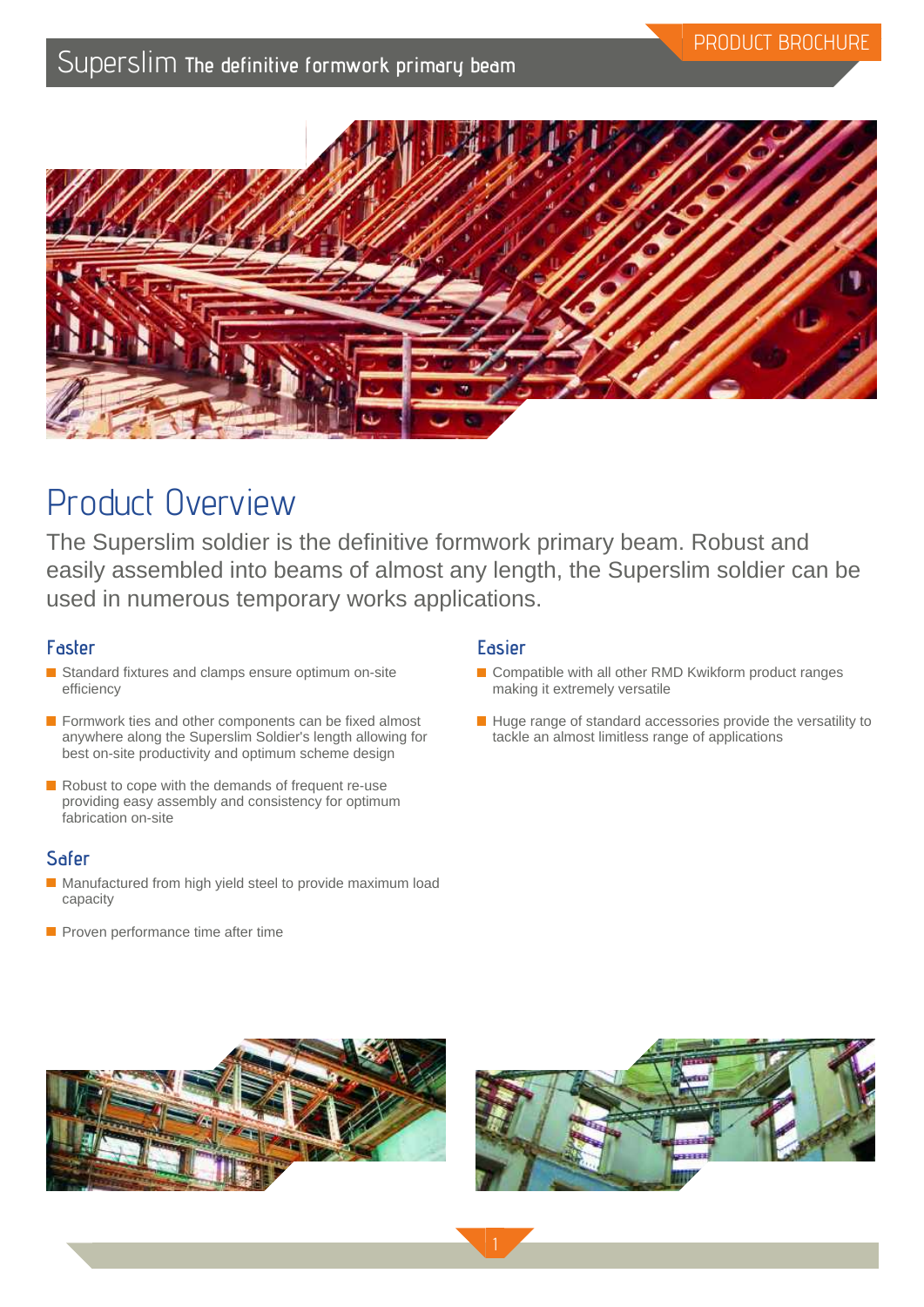

# Applications

Available in nine lengths, and with a comprehensive range of accessories, the Superslim soldier can be assembled into:

2

- **Wall formwork panels**
- **Bridge cantilever edge and deck supports**
- Composite bridge deck formwork
- **Travelling gantries**
- **Vertical and raking shores**
- Spanning beams and trusses
- Support structures for temporary site buildings
- Façade retention / space frames





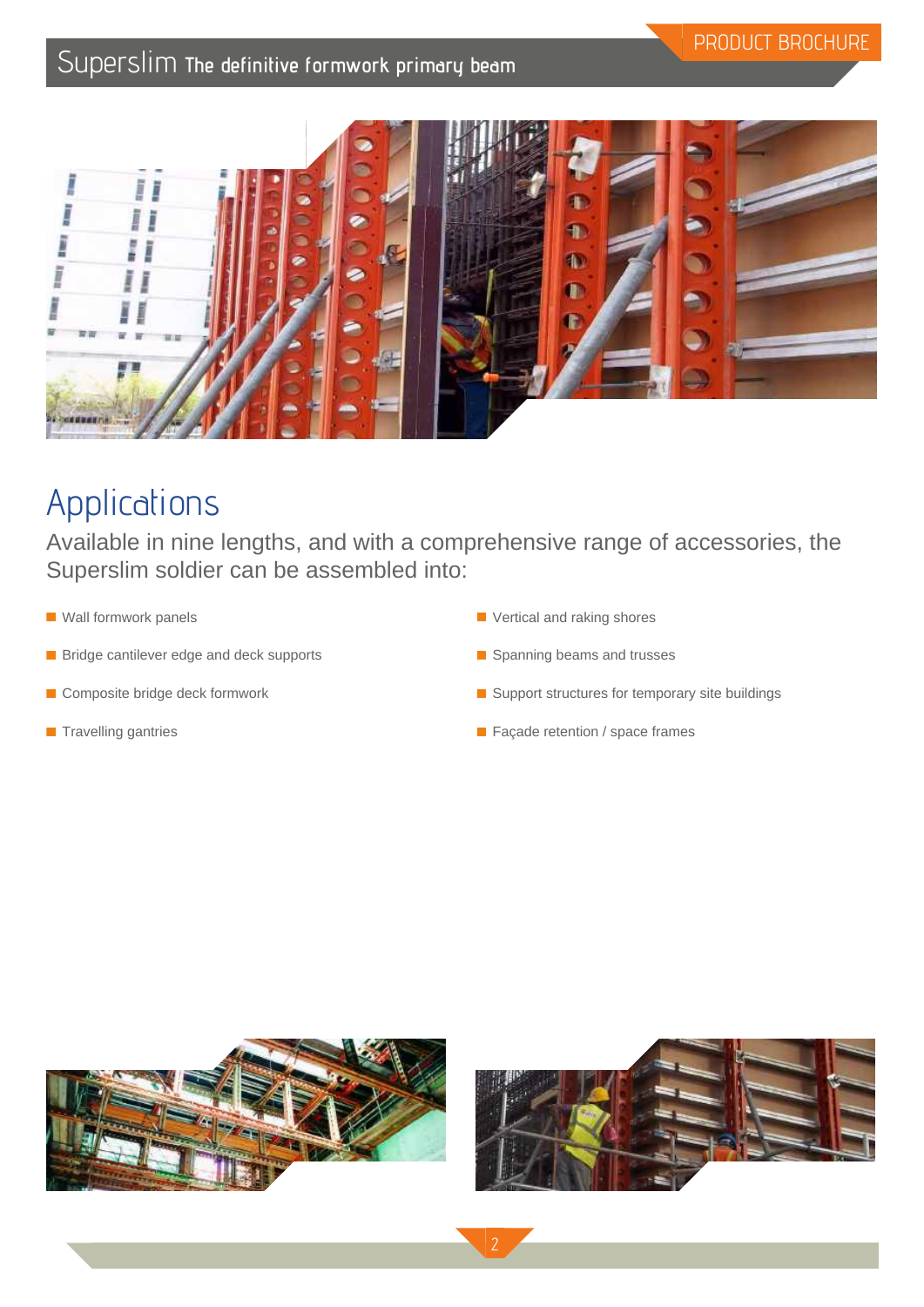



# Features & Benefits

The Superslim soldier is the definitive formwork primary beam, with its unrivalled strength-to-weight ratio, versatility and range of accessories. Robust and easily assembled into beams of almost any length, the Superslim soldier can be reused on site after site, in numerous temporary works applications.

## **Any length of beam**

Nine standard lengths, from 10mm to 3600mm, give almost unlimited scope for assembling beams of virtually any length.

## **Versatile**

Versatlity to tackle diverse applications demanded by major projects - gantries, shoring, spanning trusses and frames, as well as formwork panels.

## ■ Compatible

Fully compatible with other RMD Kwikform product ranges and, in many cases, with customers' own equipment.

**Freedom to create** 

Complete freedom to create the optimum design, whatever the application.

- **Precisely manufactured** Combines maximum durability and load capacity with reduced unit weight.
- **Robust** Easy assembly and consistently accurate fabrication on-site.



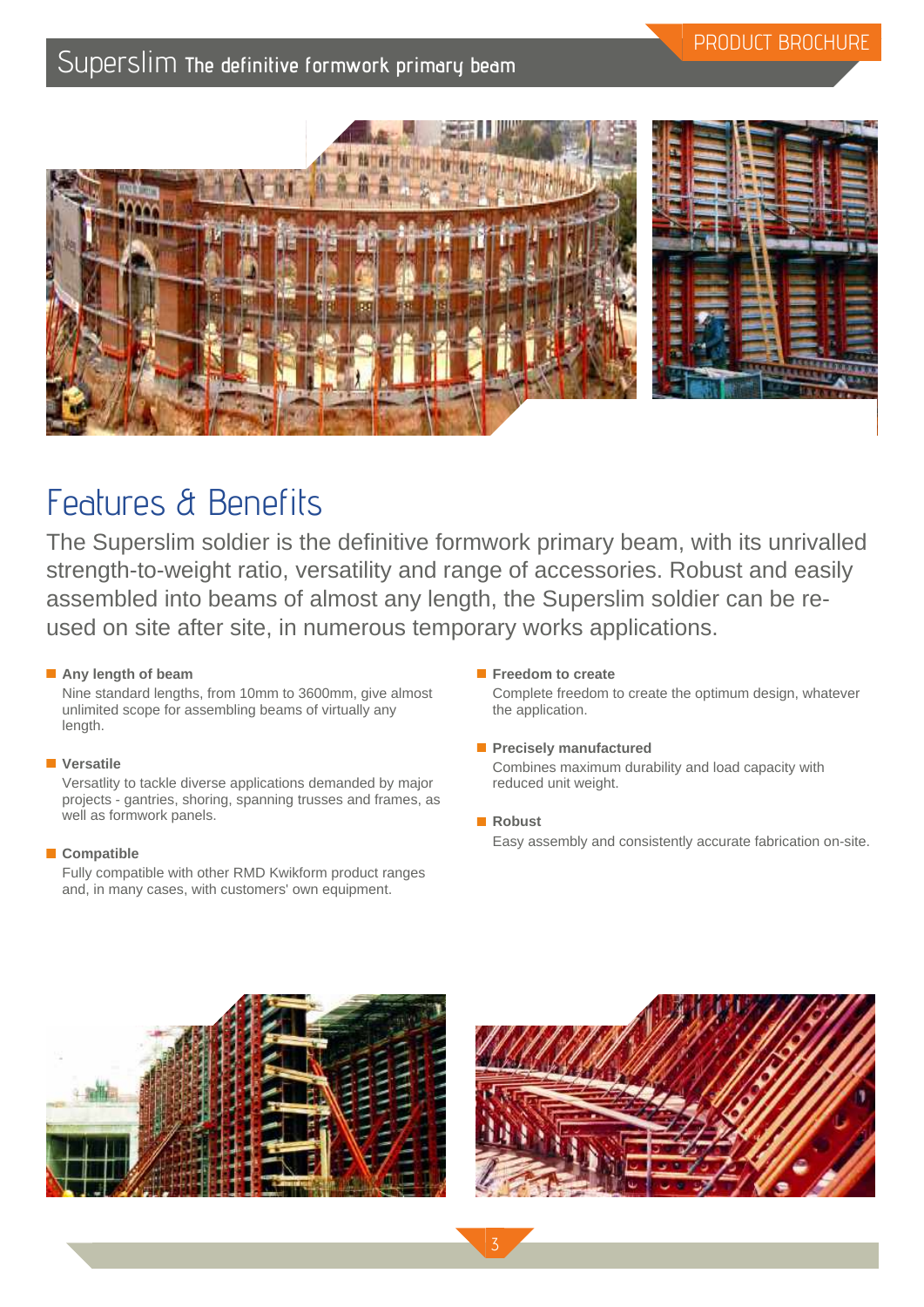



PRODUCT BROCHURE

superslim

# In Detail



## **Can be assembled into practically any length**

Because they can be assembled into practically any length, Superslim soldiers are frequently used as raking push-pull props, as well as vertical shoring.



## **Ideal as primary beams**

Superslim soldiers are ideal as primary beams on shoring or scaffolding to support reinforced concrete slab construction.



## **Can be assembled with ease into frames and trusses**

Using system clamps, scaffold tube and other accessories, Superslim soldiers can be assembled with ease into frames and trusses for façade retentions, multi-level supports to temporary site offices, cantilever supports, exhibition stands and film sets.



## **Construct straight, curved, conical or other formwork configurations**

When using a plywood form face together with one of RMD Kwikform's Aluminium secondary beams or timber beams, Superslim soldiers can be used to construct straight, curved, conical or other complex formwork configurations: RMD Kwikform supplies brackets for attaching access walkways on formwork panels.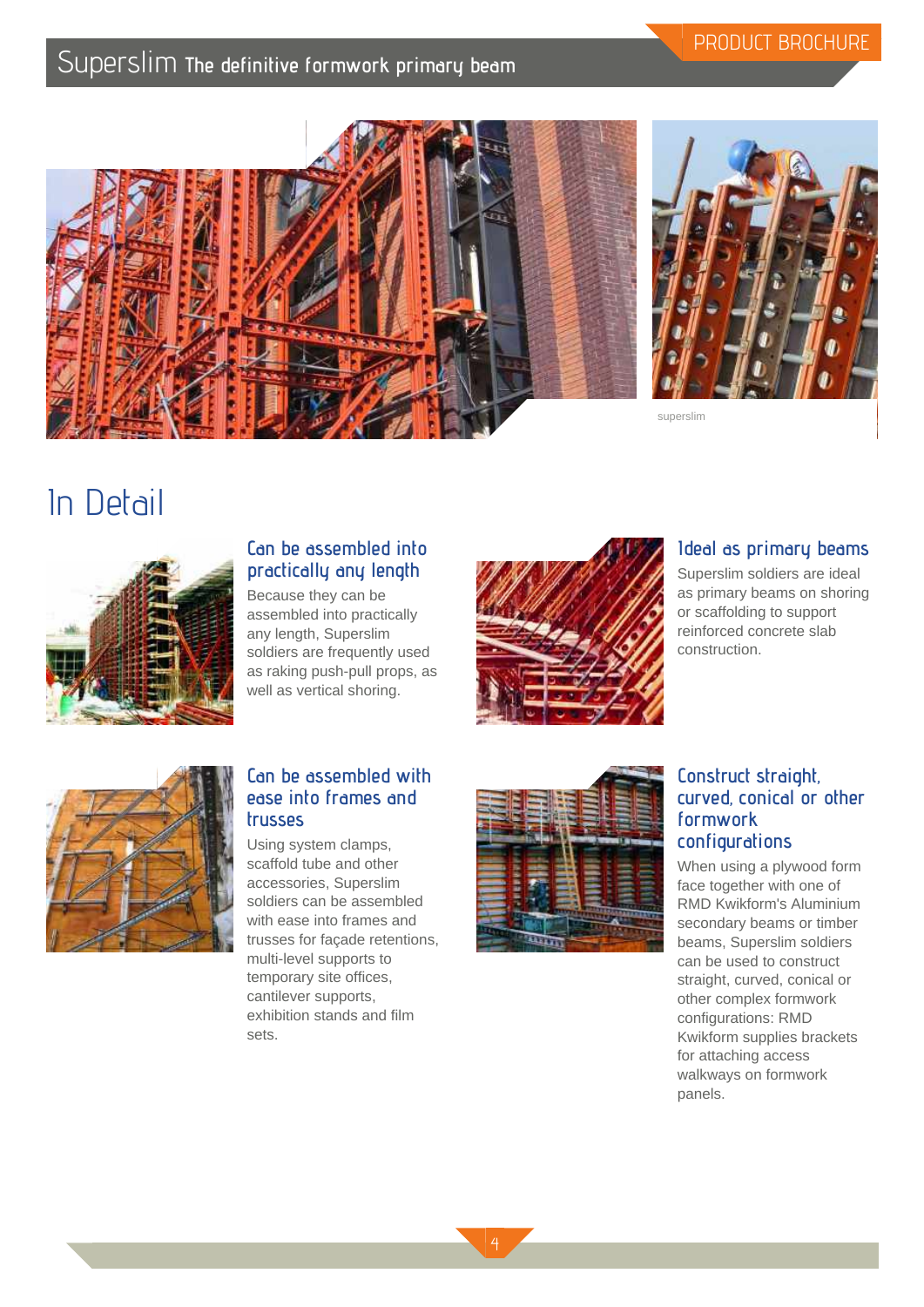## PRODUCT BROCHURE



# **Projects**



**PROJECT** The Umengi Interchange Development Project

**REGION** Africa **STRUCTURES**

Bridges, Roads



**PROJECT** North East Waste Water Treatment Works

**REGION** Africa

**STRUCTURES** Water Works



**PROJECT** Phosphate Hangar

**REGION** Africa

**STRUCTURES** Industrial, Mining



**PROJECT** Kai Tak Cruise Terminal

Building **REGION** Asia Pacific

**STRUCTURES** Airports and Ports, Commercial



**PROJECT** Basra Sports Stadium

**REGION** MENA **STRUCTURES**

**Stadiums** 



**PROJECT** London's Tate Modern Gallery

**REGION** Europe **STRUCTURES**

Leisure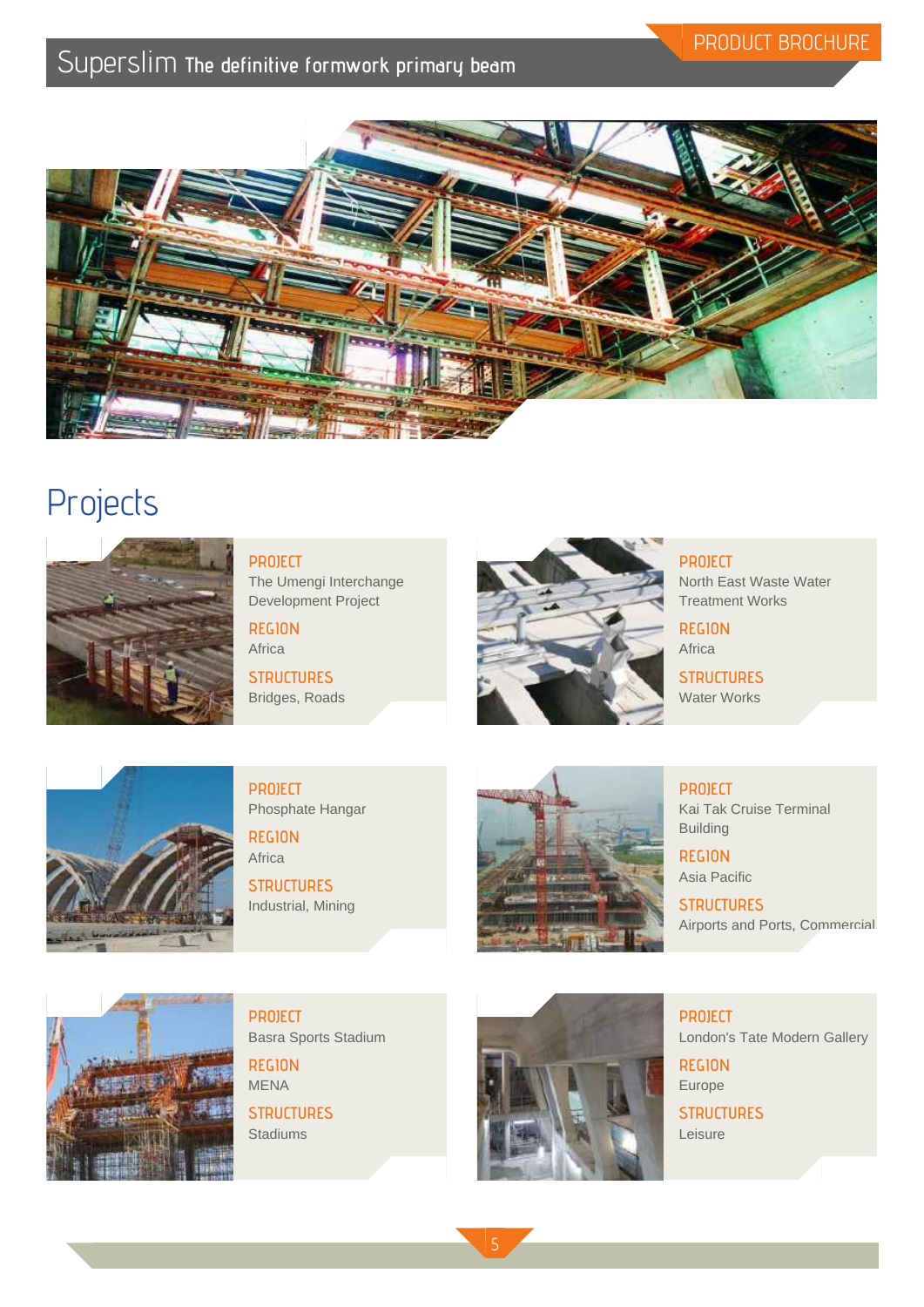

| <b>Code</b> | <b>Description</b>                             | Weight |
|-------------|------------------------------------------------|--------|
|             | SSU20006 6-Way connector                       | 25kg   |
|             | A node to connect six soldiers at right-angles |        |
|             |                                                |        |
|             |                                                |        |
|             |                                                |        |
|             |                                                |        |
|             |                                                |        |
|             |                                                |        |
|             |                                                |        |
|             |                                                |        |



| Code | <b>Description</b>              | Weight  |
|------|---------------------------------|---------|
|      | SSU20066 6 Way Double Connector | 37.68kg |
|      |                                 |         |
|      |                                 |         |
|      |                                 |         |
|      |                                 |         |
|      |                                 |         |
|      |                                 |         |
|      |                                 |         |



| Code         | <b>Description</b>                                                                                        | Weight |
|--------------|-----------------------------------------------------------------------------------------------------------|--------|
| SSU<br>10003 | 90 Degree Corner Push-Pull                                                                                | 8.66kg |
|              | Allows connection of two soldiers at right angles and/or the<br>connection of a heavy-duty push-pull prop |        |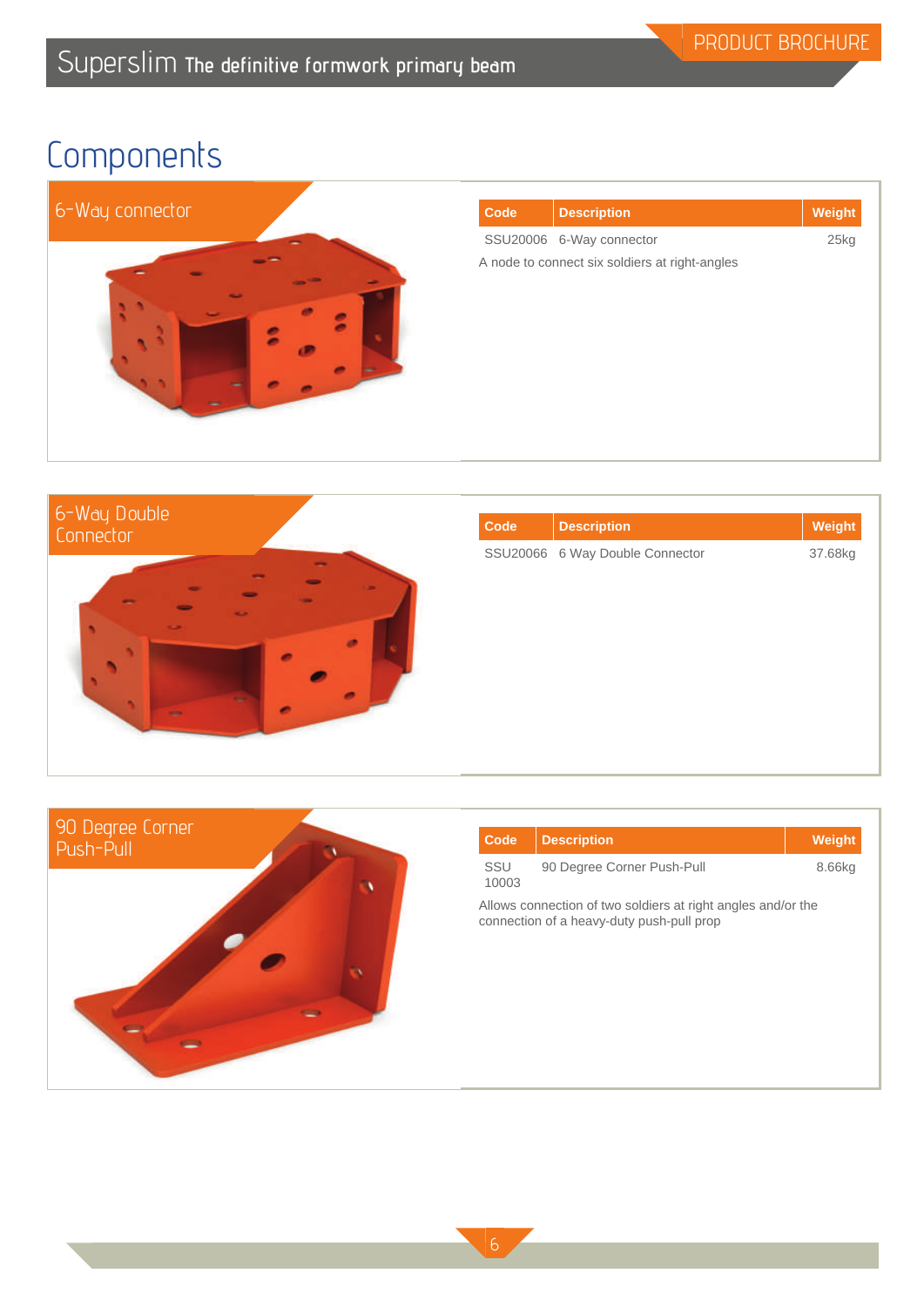

| Code | <b>Description</b>                                          | Weight |
|------|-------------------------------------------------------------|--------|
|      | SSU10031 Bracket - Access                                   | 6.65kg |
|      | Supports boards where access is required - AWL = 3.2 kN UDL |        |
|      |                                                             |        |
|      |                                                             |        |
|      |                                                             |        |
|      |                                                             |        |
|      |                                                             |        |
|      |                                                             |        |



| Code | <b>Description</b>                                                                                                                                         | <b>Weight</b> |
|------|------------------------------------------------------------------------------------------------------------------------------------------------------------|---------------|
|      | SSU10025 Adjustable Base                                                                                                                                   | 18.97kg       |
|      | Spreads and transfers loads from Superslim props where length<br>adjustment is necessary - AWL150 kN (100kN when load is<br>released via the jack handle). |               |



| Code | <b>Description</b>                                                                                                                                    | Weight  |
|------|-------------------------------------------------------------------------------------------------------------------------------------------------------|---------|
|      | SSU10026 Adjustable Rocking Head                                                                                                                      | 24.57kg |
|      | Supports header beams where length adjustment is required -<br>Adjustable range 440-590mm - AWL= 150kN (100kN where<br>length adjustment is required) |         |
|      |                                                                                                                                                       |         |
|      |                                                                                                                                                       |         |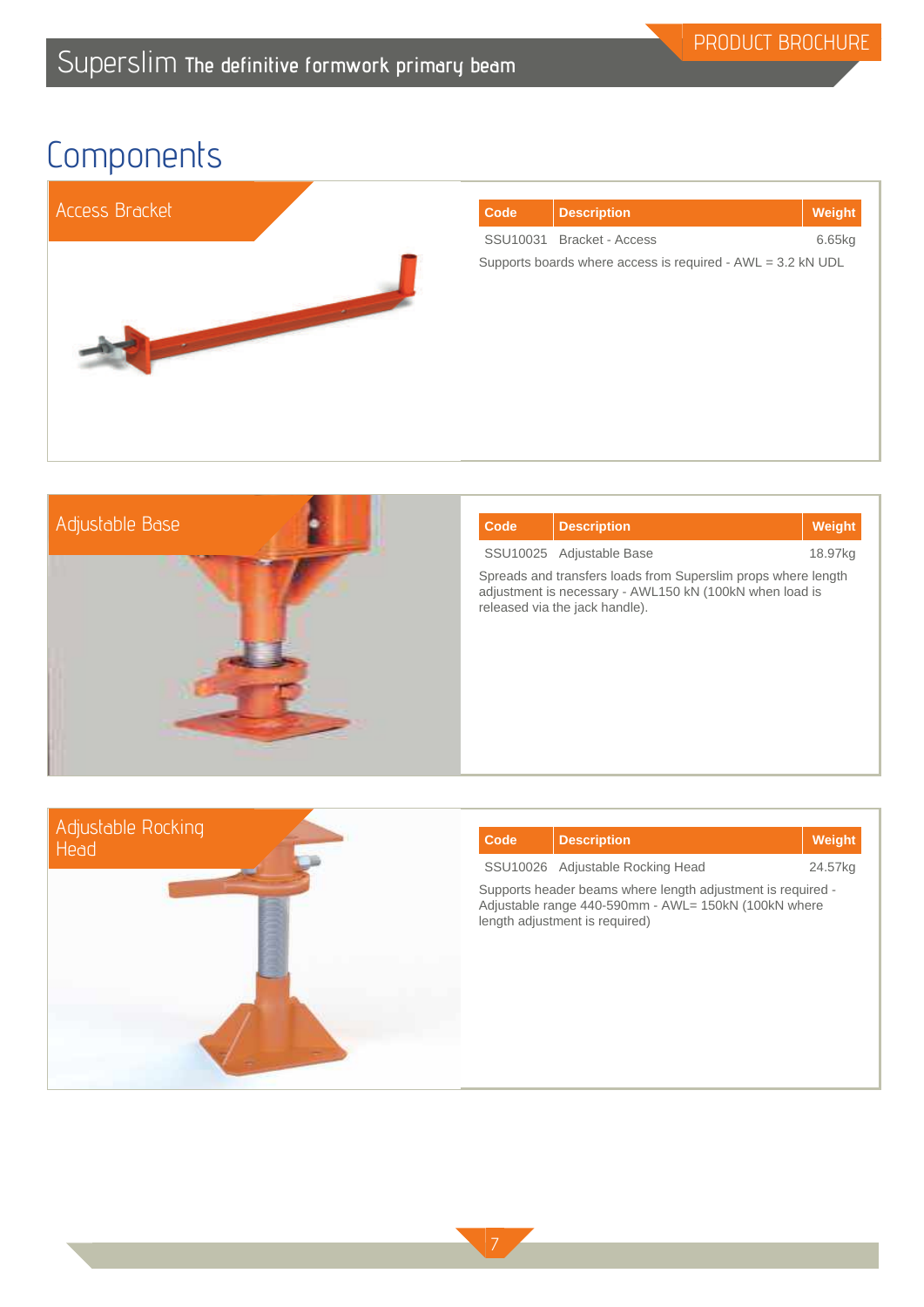| Alform to Superslim<br>Soldier Clamp | Code | <b>Description</b>                  | Weight |
|--------------------------------------|------|-------------------------------------|--------|
| Assembly                             |      | AFX20012 Clamp Assembly - Superslim | 0.21kg |
|                                      |      |                                     |        |



| Code                  | <b>Description</b>                                               | Weight             |
|-----------------------|------------------------------------------------------------------|--------------------|
|                       | SSU10036 Anchor Plate                                            | 7.40 <sub>kg</sub> |
| Tension / 90 kN Shear | Secures the end of a soldier to a floor or wall - $AWI := 70$ kN |                    |



| <b>Code</b>          | <b>Description</b>             | Weight |
|----------------------|--------------------------------|--------|
|                      | RPX10005 B Clamp Tube to Panel | 0.7kg  |
| $AWL = 3.25$ kN/pair |                                |        |
|                      |                                |        |
|                      |                                |        |
|                      |                                |        |
|                      |                                |        |
|                      |                                |        |
|                      |                                |        |
|                      |                                |        |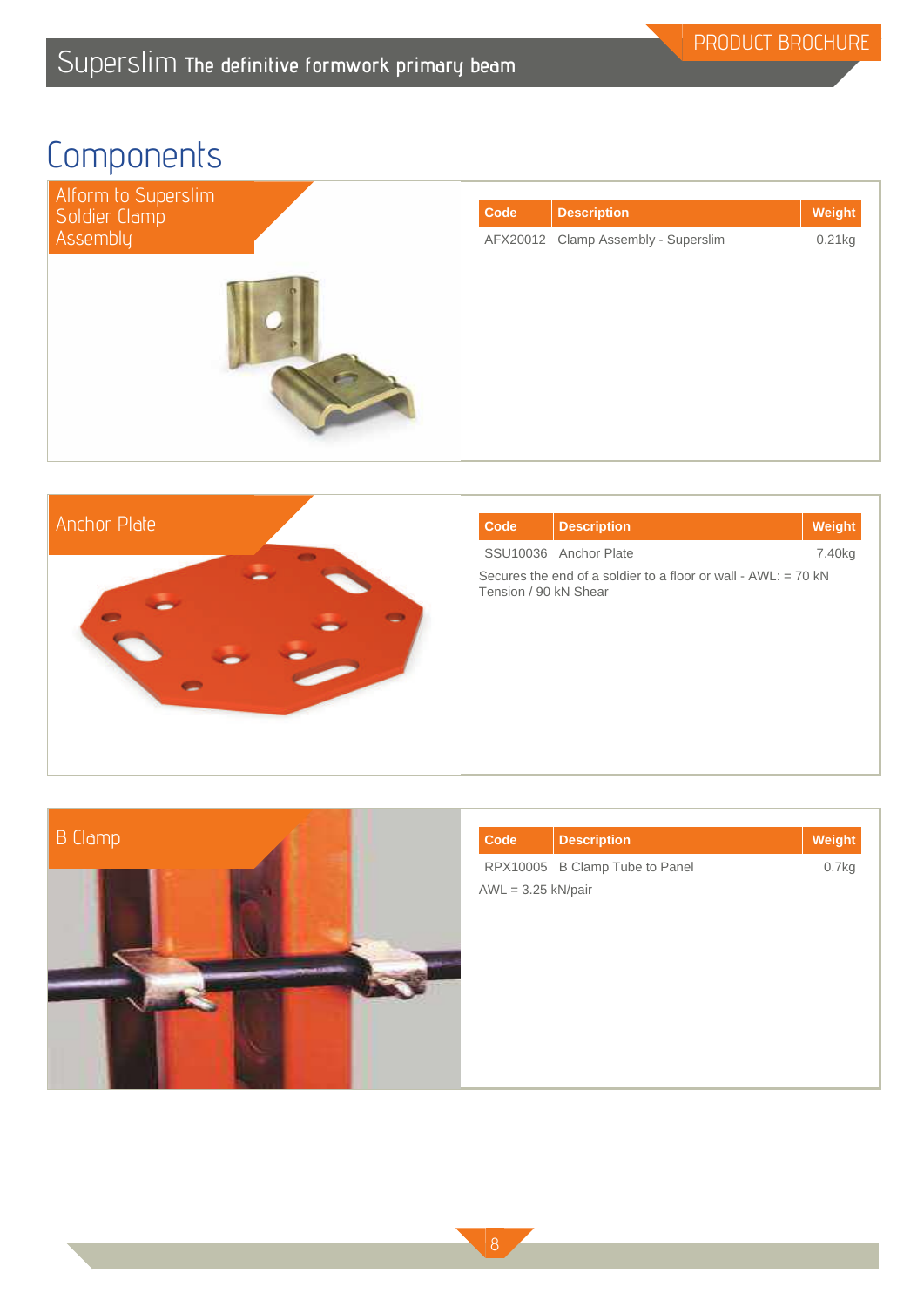



| <b>Code</b>          | <b>Description</b>              | Weight |
|----------------------|---------------------------------|--------|
|                      | SSU10019 Superslim Corner Pivot | 7.29kg |
| $SWL = 65kN / Pivot$ |                                 |        |
|                      |                                 |        |
|                      |                                 |        |
|                      |                                 |        |
|                      |                                 |        |
|                      |                                 |        |
|                      |                                 |        |
|                      |                                 |        |



| Code                                                                                                                                                            | <b>Description</b>              | Weight |
|-----------------------------------------------------------------------------------------------------------------------------------------------------------------|---------------------------------|--------|
|                                                                                                                                                                 | SSX90043 Universal Soldier Jack | 5.5kg  |
|                                                                                                                                                                 | SSU10009 Tube - Jack Adaptor    | 1.24kg |
| Used to adjust level in wall form applications and to adjust plumb<br>in climbing formwork - Adjustable Range = $105-170$ mm AWL =<br>10 kN Level / 40 kN Plumb |                                 |        |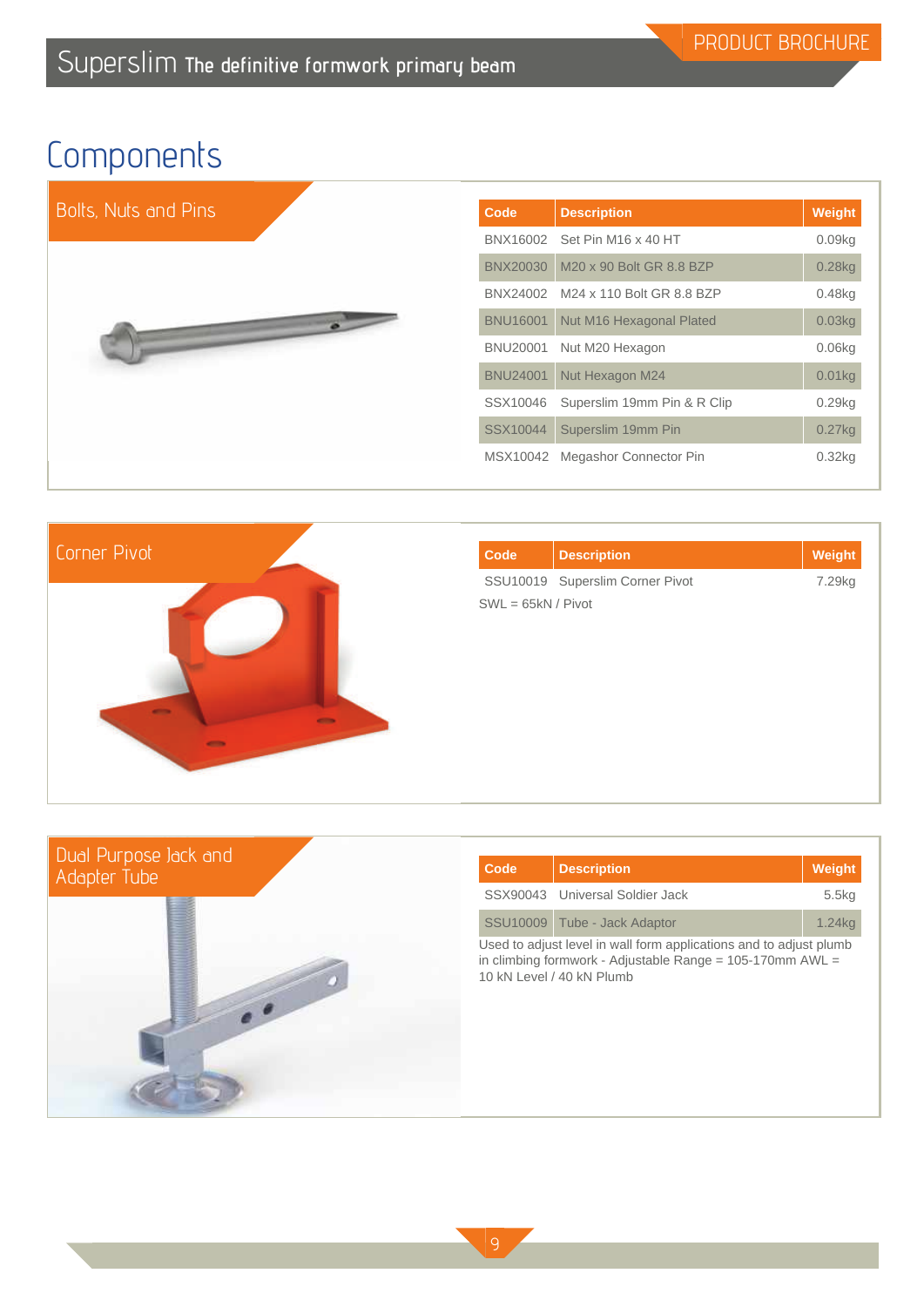

| Code                                                                              | <b>Description</b> | Weight |
|-----------------------------------------------------------------------------------|--------------------|--------|
| RPX10008 G Clamp                                                                  |                    | 0.6kg  |
| Connects scaffold tube to the soldier (does not project above the<br>tube surface |                    |        |
|                                                                                   |                    |        |



| <b>Code</b> | <b>Description</b>                    | Weight |
|-------------|---------------------------------------|--------|
|             | BTX10029 Waler Plate - Hi Load 160 kN | 6.84kg |
|             | Used where higher loads are required  |        |
|             |                                       |        |
|             |                                       |        |
|             |                                       |        |
|             |                                       |        |
|             |                                       |        |
|             |                                       |        |
|             |                                       |        |

## Joint Stiffener



| Code         | <b>Description</b>                                                         | Weight |
|--------------|----------------------------------------------------------------------------|--------|
| SSU<br>10010 | Joint Stiffener                                                            | 1.44kg |
|              | BNU16013 Bolt M16 x 110 Gd 8.8 plated                                      | 0.2kg  |
|              | BNU16001 Nut M16 Hexagonal plated<br>$AWL = 20kN$ bending / 150 kN tension | 003kg  |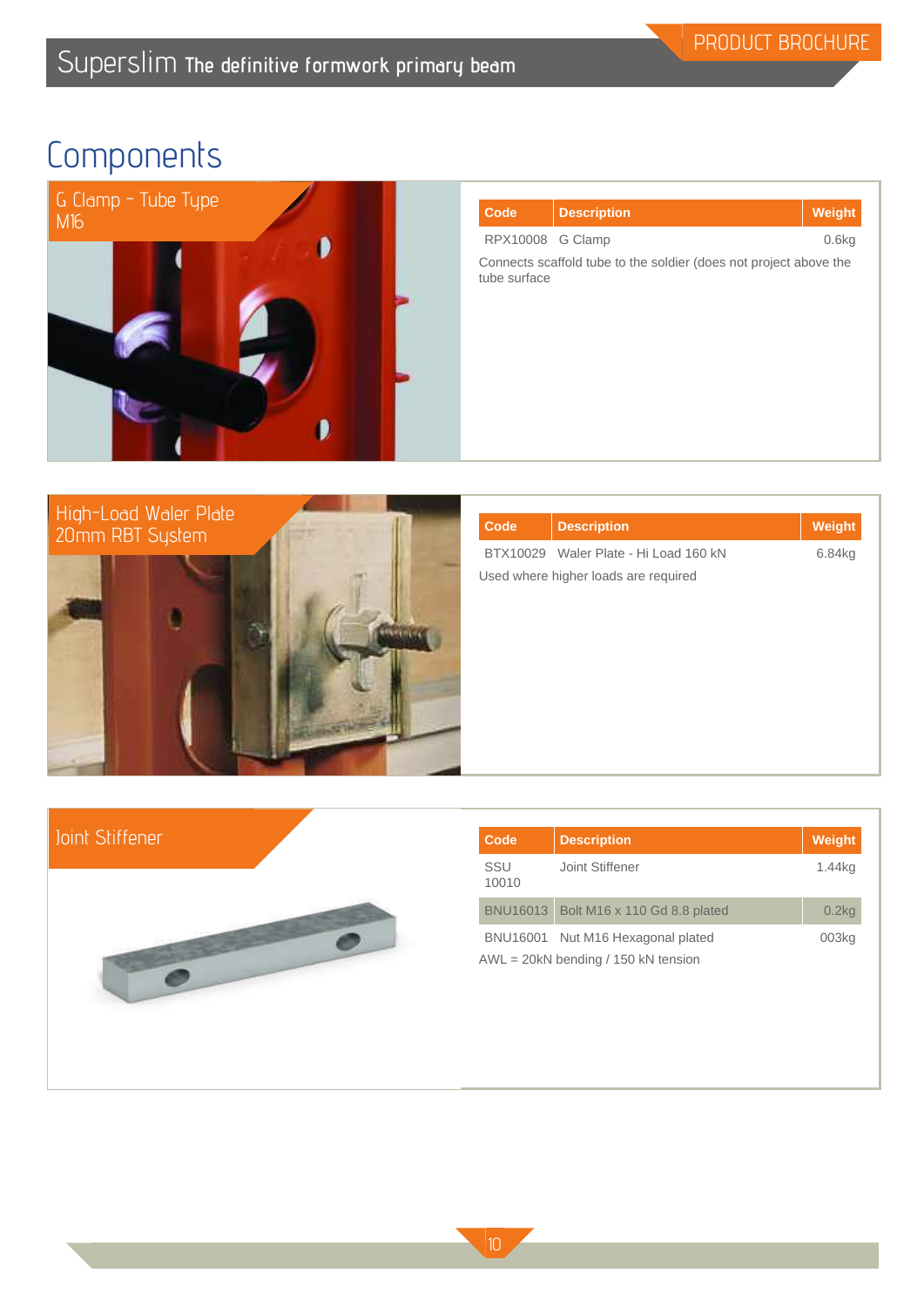

| Code                                                                      | <b>Description</b>        | Weight              |
|---------------------------------------------------------------------------|---------------------------|---------------------|
|                                                                           | SSU10032 Lifting Plate    | 3.19kg              |
| SSX10046                                                                  | Superslim 19mm pic & clip | 0.219 <sub>kg</sub> |
| Used in pairs with spreader beams to lift forms - $AWL = 30$ kN /<br>pair |                           |                     |



| Code         | <b>Description</b>                      | Weight |
|--------------|-----------------------------------------|--------|
| SSU<br>10028 | Pivot Cleat set                         | 8.75kg |
|              | Range = 55 degrees min, 220 degrees max |        |
|              |                                         |        |
|              |                                         |        |
|              |                                         |        |



| Code | <b>Description</b>                                                                               | Weight  |
|------|--------------------------------------------------------------------------------------------------|---------|
|      | SSU10007 Prop Jack (L) - Adjustable                                                              | 14.48kg |
|      | SSU10008 Prop Jack (R) - Adjustable                                                              | 14.48kg |
|      | Converts soldiers into heavy duty push-pull props - Adj Range =<br>$405 - 635$ mm / AWI = 100 kN |         |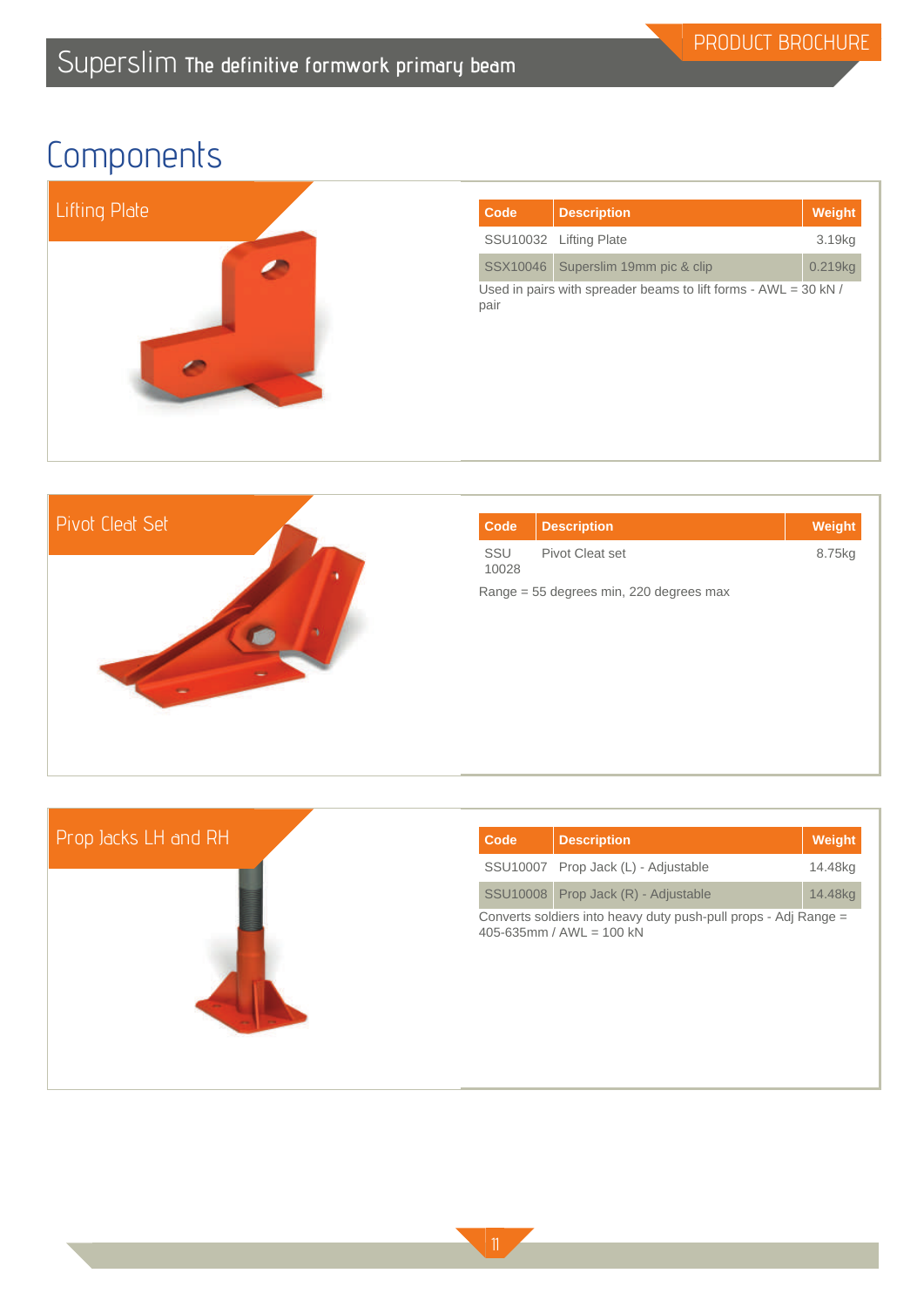

| Code                                                                                       | <b>Description</b>             | Weight |
|--------------------------------------------------------------------------------------------|--------------------------------|--------|
|                                                                                            | SSU10012 Spade End Link - Prop | 3.09kg |
|                                                                                            | SSU10004 Spade End Link - Prop | 1.81kg |
| Connects a heavy duty push-pull prop to the porthole of another<br>soldier - $AWL = 65$ kN |                                |        |

## Prop Tube End Link



| Code | <b>Description</b>                                            | Weight |
|------|---------------------------------------------------------------|--------|
|      | SSU10013 Tube End Link - Prop                                 | 2.88kg |
| kN   | Connects heavy duty push-pull props to Megashor - $AWL = 100$ |        |



| Code                                             | <b>Description</b>        | Weight    |
|--------------------------------------------------|---------------------------|-----------|
|                                                  | SSU10023 Rocking Head     | 4.31kg    |
| SSU10029                                         | Washer                    | $0.02$ kg |
| BNX1005                                          | M10x20 Set Pin Gr 8.8 BZP | $0.03$ ka |
| Maximum angle of tilt = 28 degrees, $AWL=150$ kN |                           |           |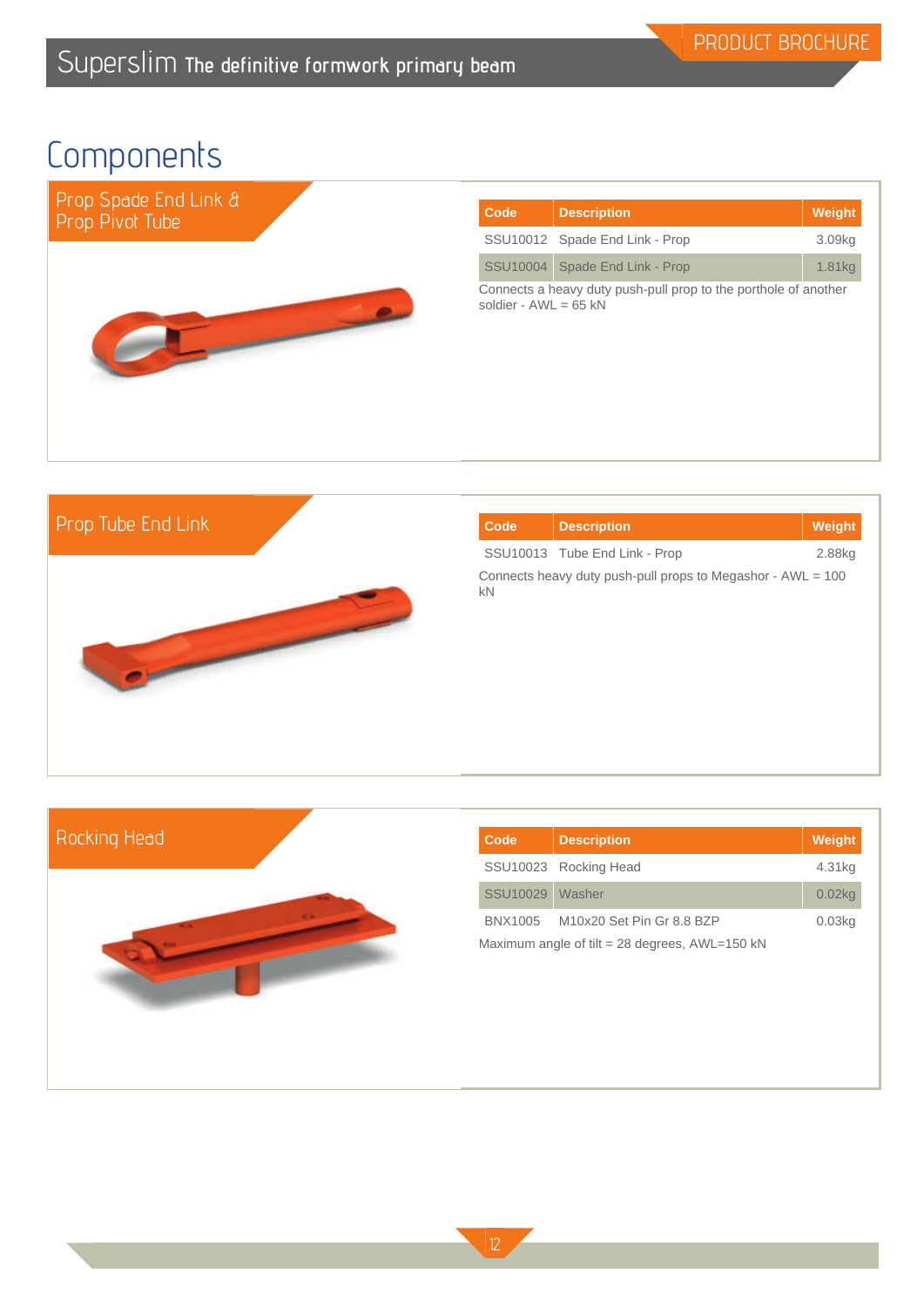

| Code                                                                                 | <b>Description</b>          | Weight    |
|--------------------------------------------------------------------------------------|-----------------------------|-----------|
|                                                                                      | SSX10039 Porthole Bearing   | 2.00kg    |
|                                                                                      | BTX10017 Nut - Hexagon 50mm | $0.16$ kg |
| Connects a diagonal tie into the porthole of a soldier - $AWL = 65$<br>kN in Tension |                             |           |

# Slimshor Tube Clamp

| Code | <b>Description</b>                                           | Weight |
|------|--------------------------------------------------------------|--------|
|      | SSU10024 Slimshor Tube Clamp                                 | 1.3kg  |
|      | Connects scaffold lacing tubes to soldiers allowing rotation |        |
|      |                                                              |        |
|      |                                                              |        |
|      |                                                              |        |
|      |                                                              |        |
|      |                                                              |        |

| Superslim Soldier<br>Beams |  |
|----------------------------|--|
|                            |  |

| Code     | <b>Description</b>                 | <b>Weight</b> |
|----------|------------------------------------|---------------|
| SSX13600 | Superslim Soldier 3600mm           | 72.18kg       |
| SSX12700 | Superslim Soldier 2700mm           | 55.38kg       |
| SSX11800 | Superslim Soldier 1800mm           | 38.80kg       |
| SSX10900 | Superslim Soldier 900mm            | 22.00kg       |
| SSX10720 | Superslim Soldier 720mm            | 18.74kg       |
| SSX10540 | Superslim Soldier 540mm            | 15.24kg       |
| SSX10360 | Superslim Soldier 360mm            | 11.98kg       |
| SSX10090 | Superslim Soldier 90mm             | 7.32kg        |
| SSU10035 | Superslim Soldier - Open End 360mm | 11.69kg       |
| SSX10040 | End Plate 10mm                     | 2.91kg        |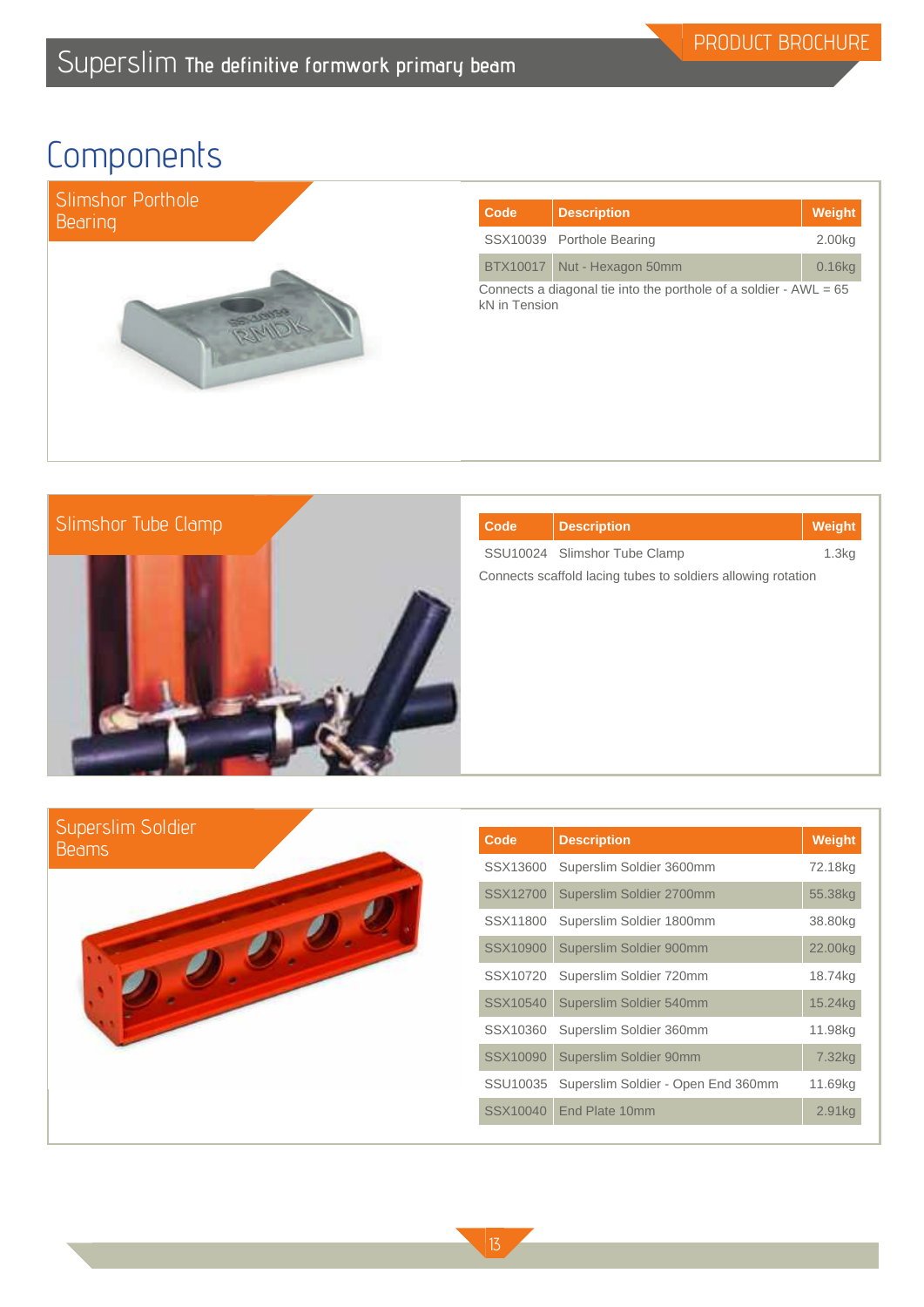

| Code                                                                                                                                                            | <b>Description</b>             | <b>Weight</b> |
|-----------------------------------------------------------------------------------------------------------------------------------------------------------------|--------------------------------|---------------|
|                                                                                                                                                                 | SSX10052 Spreader Beam Adaptor | 9.35kg        |
|                                                                                                                                                                 | SSU10004 Tube - Prop Pivot     | 1.81kg        |
| Used to attach and spread chains in lifting applications - $AWL =$<br>30 kN <sup>1/2</sup> per unit AWL of Spreader Beam = 60 kN (see technical<br>data sheets) |                                |               |



| Code                                                              | <b>Description</b> | Weight |
|-------------------------------------------------------------------|--------------------|--------|
| SSU10034 Tilt Plate                                               |                    | 4.81kg |
| Connects heavy duty push-pull props to a surface - $AWL = 100$ kN |                    |        |
|                                                                   |                    |        |



| Code                               | <b>Description</b>                    | Weight            |
|------------------------------------|---------------------------------------|-------------------|
|                                    | BNU10054 Bolt Metric Waling 117 x 117 | 0.3kg             |
|                                    | BNU10055 Bolt Metric Waling 176 x 127 | 0.42kg            |
|                                    | SSU10017 Clamp plate Waling           | 0.4 <sub>kq</sub> |
|                                    | BNX20014 Washer - 50 x 50 x6 x 18mm   | $0.12$ kg         |
|                                    | BNU16001 Nut - M16 Hexagonal Plated   | $0.03$ ka         |
| Connects Soldiers to timber waling |                                       |                   |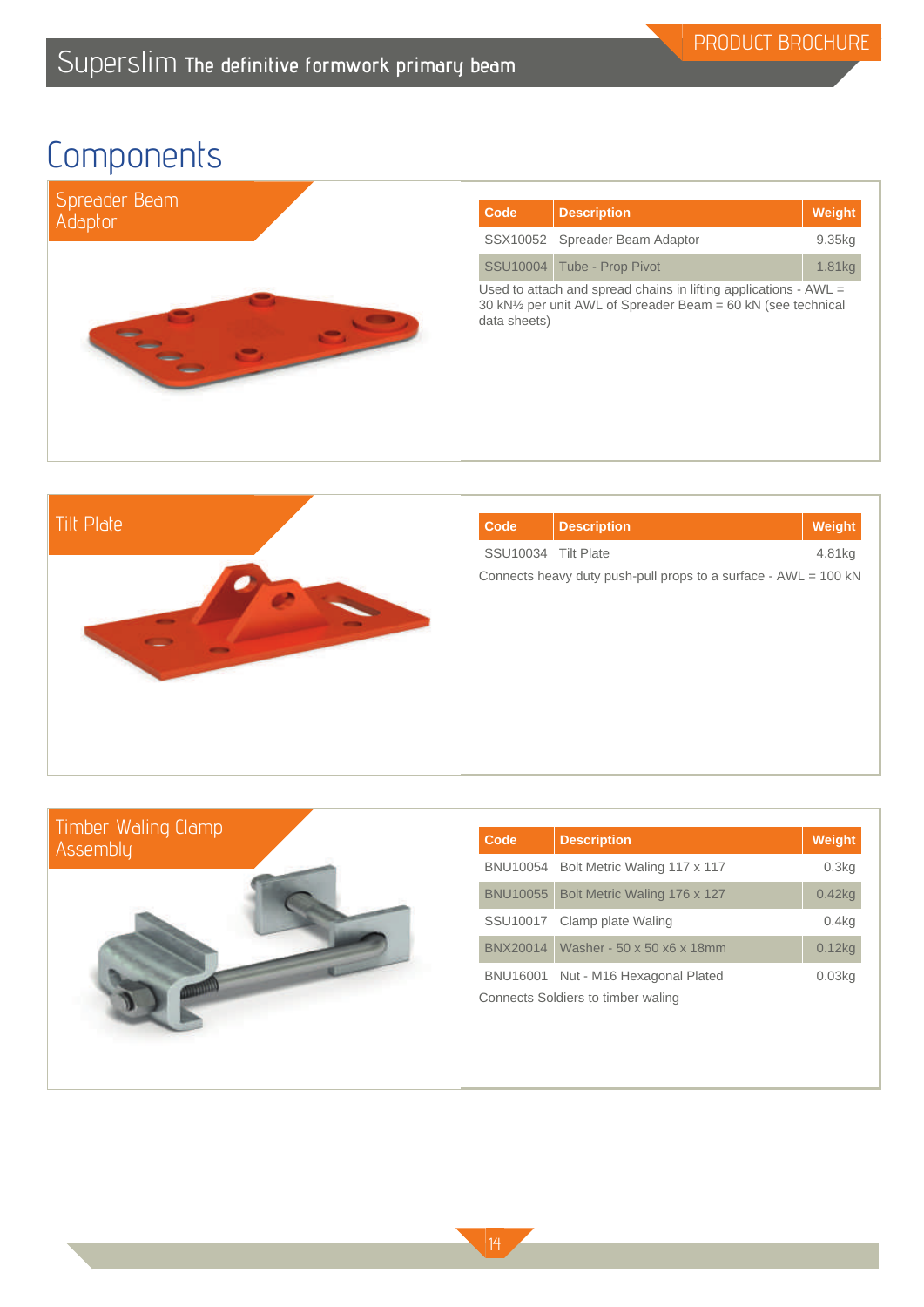

| Code                                         | <b>Description</b>           | Weight  |
|----------------------------------------------|------------------------------|---------|
|                                              | SSU10016 Turnbuckle 914-1160 | 8.42kg  |
|                                              | SSU10033 Plumbing Foot       | 11.51kg |
|                                              | SSX10046 19mm pin & clip     | 0.219kg |
| Transfers and spreads the load from tie bars |                              |         |
|                                              |                              |         |



| Code                                         | <b>Description</b>                      | Weight |
|----------------------------------------------|-----------------------------------------|--------|
|                                              | BTX10004 Waler Plate - Heavy Duty 90 kN | 1.76kg |
|                                              | BTX10021 Waler Plate - Standard 75 kN   | 1.35kg |
|                                              | BTX10014 Waler Plate - Light 55 kN      | 1.13kg |
| Transfers and spreads the load from tie bars |                                         |        |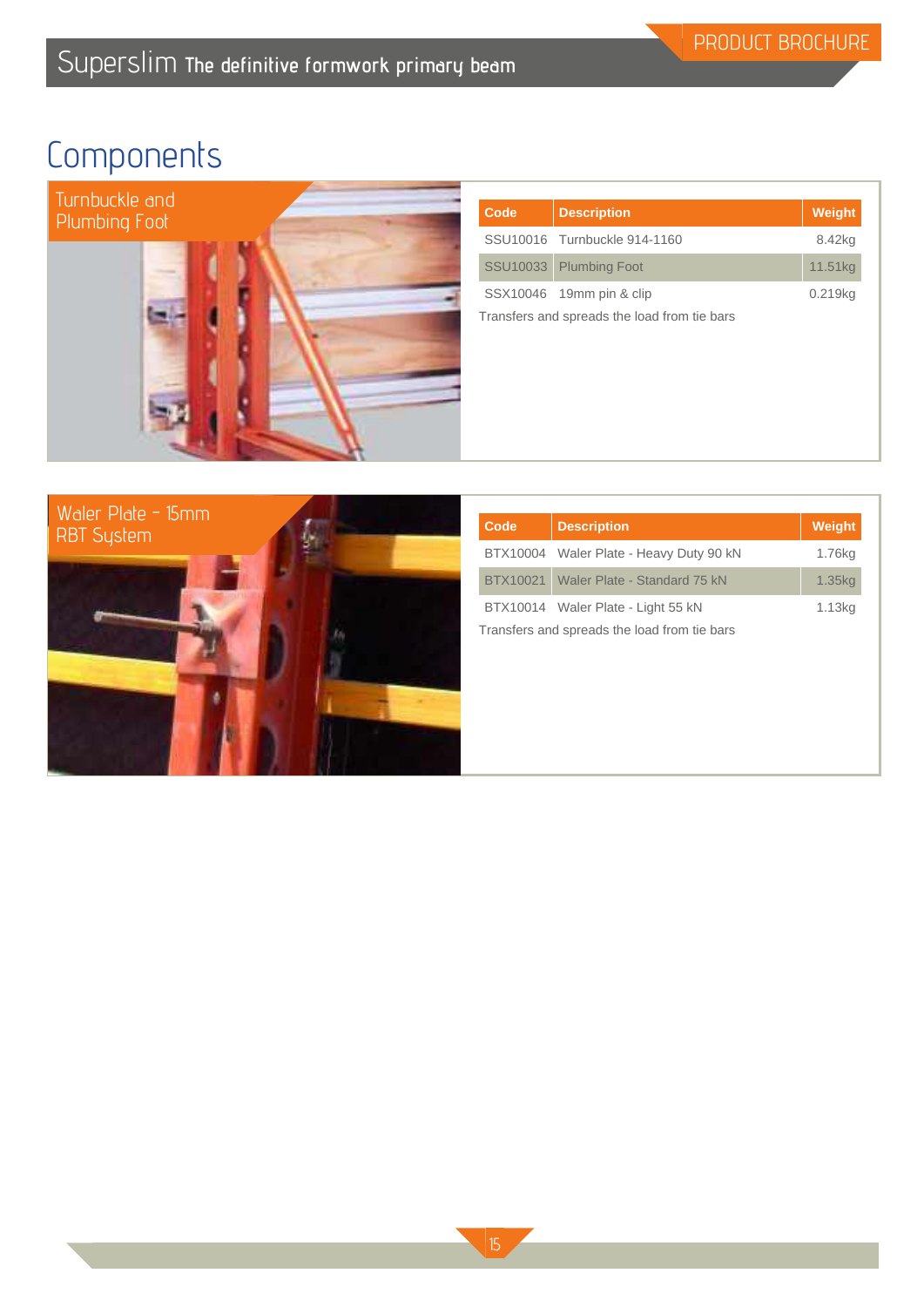

# **Services**

## **Our service sets us apart...**

With over 85 years of experience in the temporary works industry we understand the many and varied challenges that our customers face, whatever the size of your project. Whilst our product range provides us with the capability of supporting your project, it is our people that will make the difference.

## **Sales Support**

Our sales team comprises a vast wealth of experience in the sector, helping us to understand your challenges and the opportunities to save you time and money.

## **Engineered Drawings**

You will be provided with technical recommendations and layout drawings showing a level of detail sufficient to enable straight forward on-site erection. For specifically fabricated items comprehensive operating instructions will be provided.

## **Customer Service**

We work with customers on all scale of projects and as such recognise that your requirements are all different. We provide a level of customer service to suit your requirements ranging from on site training to simple reordering of replacement parts.



## **Technical Expertise**

Every project, large or small, requires unique system design. Our highly skilled team of engineers and technical experts will understand first your requirements, and provide a solution designed to exceed these. We do this through approaching projects with an open mind and a desire to provide the most appropriate solution.

## **Safety**

16

RMD Kwikform prides itself on the inherent safety of our products and the solutions that we design. The construction industry's greatest asset is its people and we design schemes and solutions with this in mind at all times.